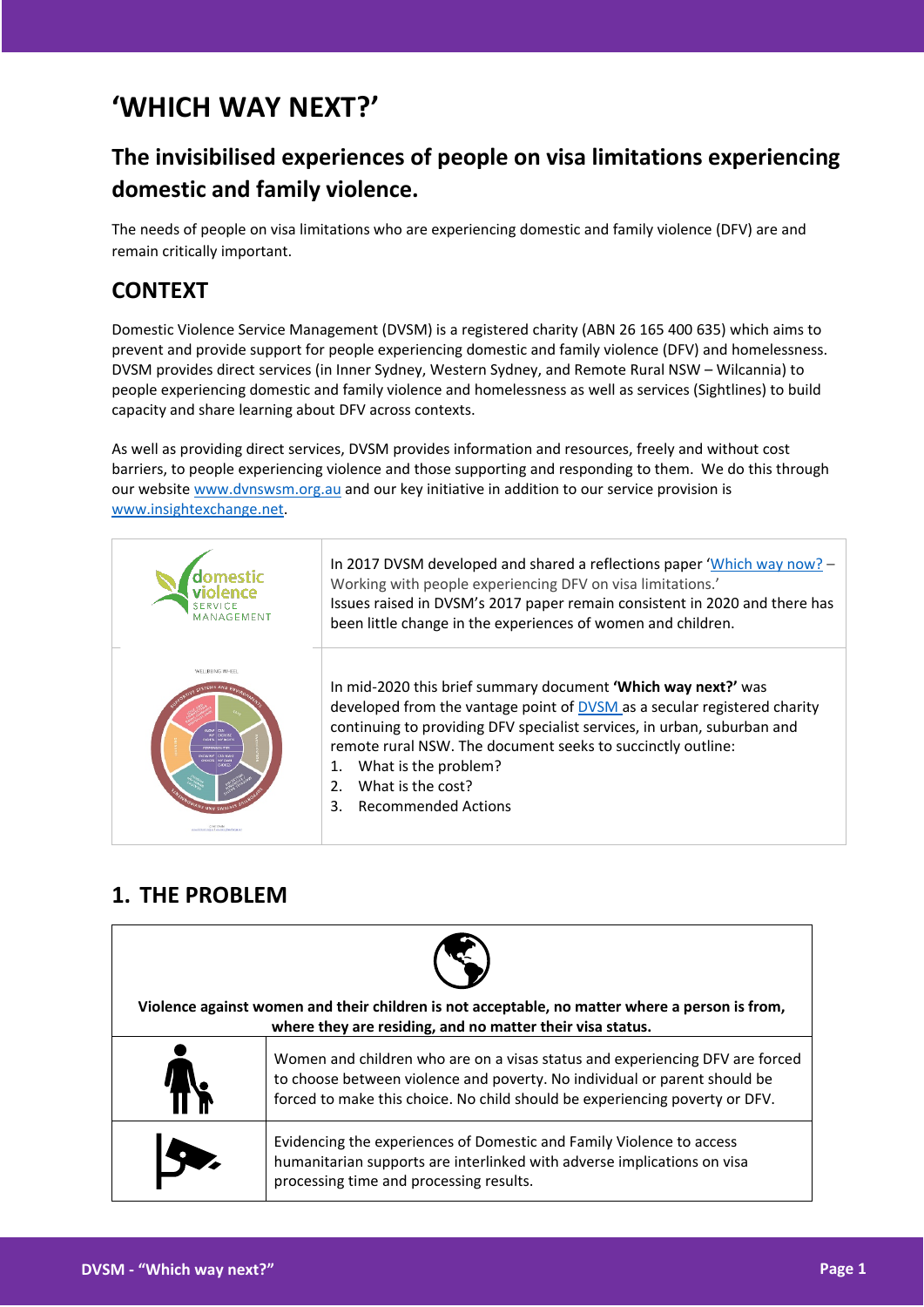| The 'waiting' time for people on precarious visas in uncertain conditions,<br>without a certain date of resolution (minimum wait time and maximum wait<br>time), is adverse on wellbeing, employability, income and independence.                                                                                                                                                                                                                                                            |  |  |
|----------------------------------------------------------------------------------------------------------------------------------------------------------------------------------------------------------------------------------------------------------------------------------------------------------------------------------------------------------------------------------------------------------------------------------------------------------------------------------------------|--|--|
| Family income is and remains entirely dependent on crisis services with high<br>transition, and uncertain charitable funds. Over time, whilst navigating<br>uncertain visa processing periods and seeking safety, an individual's likelihood<br>of securing and sustaining employment reduces for reasons such as:<br>length of time out of work<br>instability of living conditions and access to material basics<br>$\bullet$<br>little to no access to school and childcare for children. |  |  |

Perpetrators of violence benefit from this problem as they are able to extend abuse through the use of systems and services. They are able to threaten, create and/or utilise the stressors of poverty, scarcity and injustice to further punish, control and manipulate victims.

# **2. THE COST**

**Individuals and families** experience a deprivation of liberty and provisions due to visa limitation, despite their effort, readiness and willingness to create and sustain a path to independence.

| Women's experiences continue to speak to the experience outlined in Page 2 of<br>our Which way now? paper in 2017. Their experience of Domestic Violence had<br>resulted in serious physical, psychological, economic and emotional adversity.<br>They have shared that their temporary visa status has meant that they have no<br>access to income, housing and limited or no access to health services at a time<br>when they need it most. Their circumstances and visa status have often been<br>exploited by the perpetrator as means through which to continue to threaten<br>and control these women and children. |
|---------------------------------------------------------------------------------------------------------------------------------------------------------------------------------------------------------------------------------------------------------------------------------------------------------------------------------------------------------------------------------------------------------------------------------------------------------------------------------------------------------------------------------------------------------------------------------------------------------------------------|
| Children's education is prohibited, limited or regularly disrupted.<br>Children's health and wellbeing is directly influence and impacted by the<br>stressors of the caring parent and suboptimal/transient living conditions.<br>Children's stability and community connections to participating in community is<br>inhibited by transient living and/or no access to services.                                                                                                                                                                                                                                          |

**NGOs/Charities** are stretched and/or unsuccessful in being able to change the trajectory of individual/families experiences due to no resource to adequately support (and sustain support) during interim waiting periods for rulings.

| Ξ | Services (NGOs) provide disproportionate hours on navigating the complexities<br>of an unclear or technically prohibitive application and processing system and<br>are not able to offer clarity or certainty to people they support. This draws on<br>disproportionate management and case management hours. |
|---|---------------------------------------------------------------------------------------------------------------------------------------------------------------------------------------------------------------------------------------------------------------------------------------------------------------|
|   | Services (NGOs) provide disproportionate length of stay provisions in refuges<br>(when possible) to prevent homeless and rough sleeping.<br>Extensive stay in a refuge is not desirable, sustainable and takes a toll on the<br>family living in uncertain and high transiency.                               |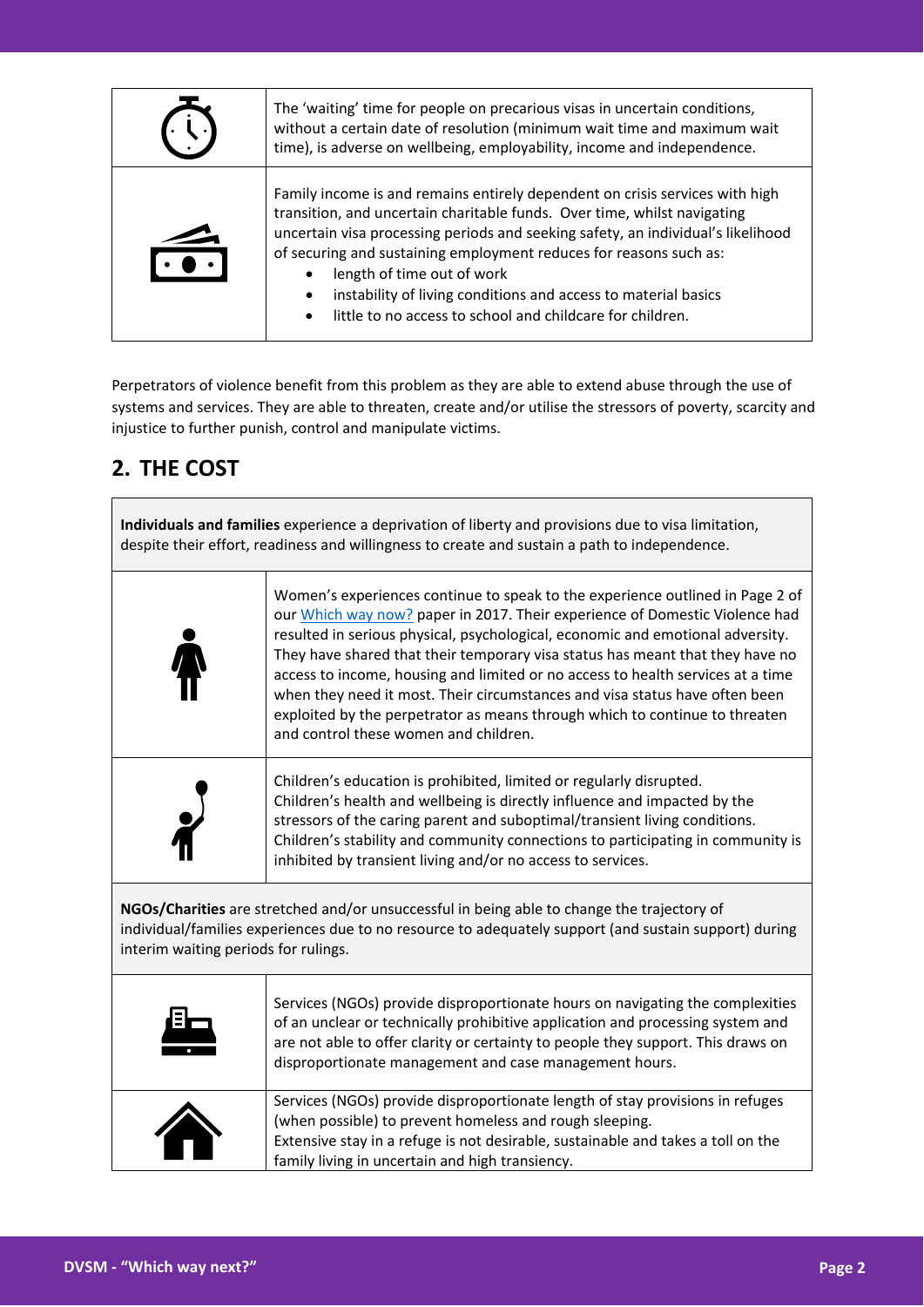|                                                                                                                                                                                                                | Long stay residence in the refuge (due to visa limitations) reduces vacancies for<br>other women and children (with or without visa limitations) who may also be<br>needing to seek interim crisis refuge accommodation.                                                                                                                                                                                                                                                                                                                                                                                                            |  |
|----------------------------------------------------------------------------------------------------------------------------------------------------------------------------------------------------------------|-------------------------------------------------------------------------------------------------------------------------------------------------------------------------------------------------------------------------------------------------------------------------------------------------------------------------------------------------------------------------------------------------------------------------------------------------------------------------------------------------------------------------------------------------------------------------------------------------------------------------------------|--|
|                                                                                                                                                                                                                | Services (NGOs) provide disproportionate case management hours supporting<br>women and children on precarious visas:<br>The wellbeing needs of individuals and families increase in periods of<br>uncertainty and isolation.<br>The support needs are driven by the ineligibility to access services and<br>supports. The system is complex and complicated to understand and hours of<br>sense-making and basic advocacy to access information and support are<br>utilised. This diverts effort in case management hours that could be on<br>supporting other safety and wellbeing needs of the family. And other/new<br>families. |  |
|                                                                                                                                                                                                                | DFV, Homelessness and other Humanitarian Workforces are demoralised and<br>deenergised by the enormity and enduring powerlessness to change the rulings<br>or speed up the processes. Workers are forced to make decisions that<br>compromise ethical drivers and practice of humanitarian work.                                                                                                                                                                                                                                                                                                                                    |  |
| Local and cultural communities pay this cost through transient relationships, individuals and families<br>on visa limitations living transiently and prohibited from participation in local communities.       |                                                                                                                                                                                                                                                                                                                                                                                                                                                                                                                                                                                                                                     |  |
| Taxpayers and donors pay this cost where funds are used to respond in hours to navigate and<br>understand the problem (rulings and processing), not to the need (victims of violence and rebuilding<br>lives). |                                                                                                                                                                                                                                                                                                                                                                                                                                                                                                                                                                                                                                     |  |

# **3. THE RECOMMENDED ACTION**

The following table outlines recommendation action to mitigate systems being used to extend abuse to women and children. The recommendations are centred on the redressing the interim experiences of women and children experiencing violence, poverty and isolation during visa processing periods. The recommendations do not centre only on systems responses to victims of violence but also to perpetrators of violence. This is critical to achieve justice and to deter further use of violence in this form.



**Violence against women and their children is not acceptable, therefore any person from any country residing in Australia on any visa status is afforded the right to access support services for DFV and homelessness.**

|  | Implement provisions for people experiencing DFV on visa limitations<br>that address homelessness, health, access to school and income during<br>the interim ruling period.                                                                                                                                                                                                                                               |
|--|---------------------------------------------------------------------------------------------------------------------------------------------------------------------------------------------------------------------------------------------------------------------------------------------------------------------------------------------------------------------------------------------------------------------------|
|  | Action: Make DVF eligibility a single visa category with minimal processing<br>and no delay in order to:<br>treat all women and children fairly, no matter their visa status<br>$\bullet$<br>mitigate (preventable) further stressors on individuals and families<br>$\bullet$<br>minimise the pressure points that force women and children to<br>$\bullet$<br>return to partners/family members who are using violence. |